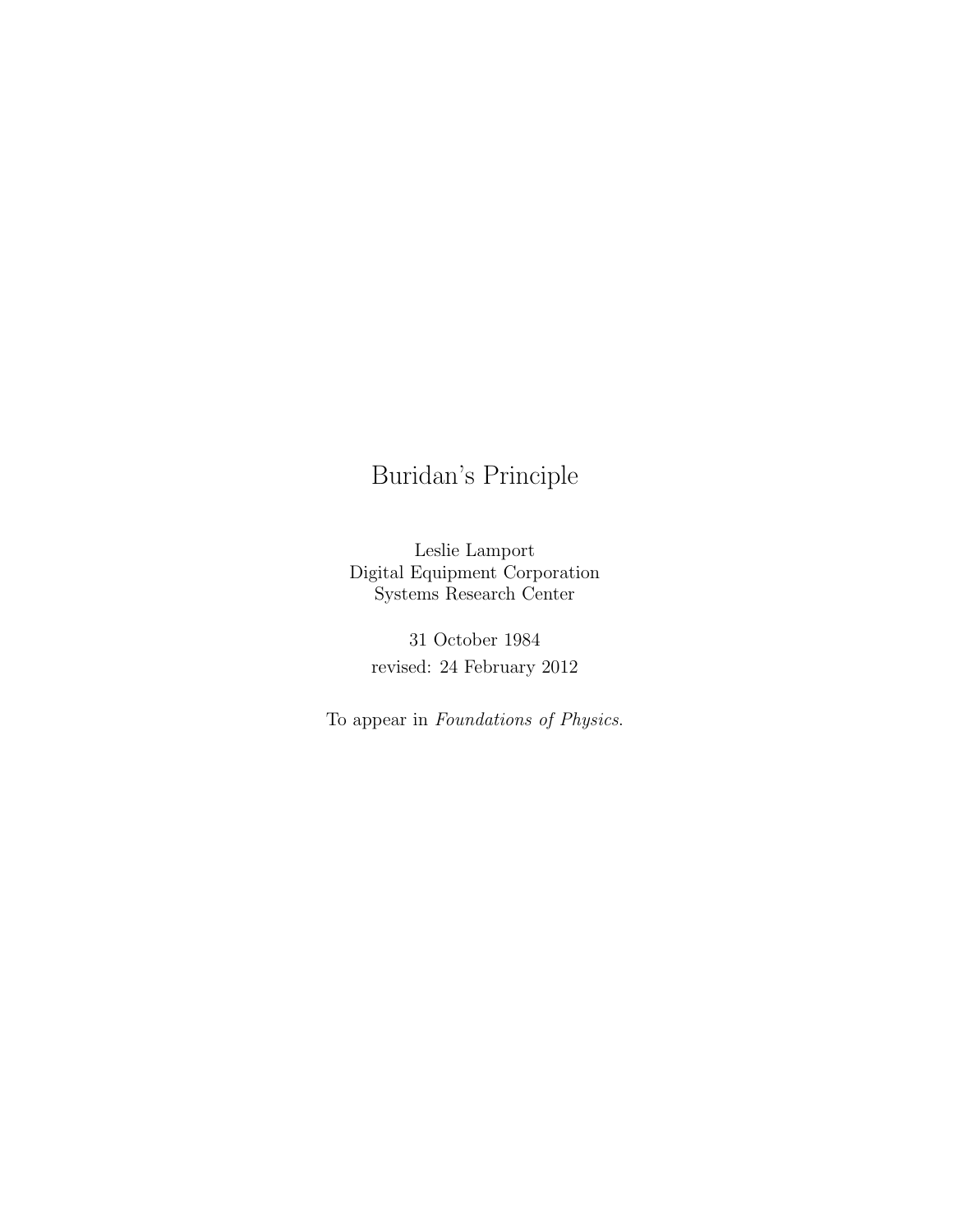## 1 Buridan's Ass

The problem of Buridan's Ass, named after the fourteenth century French philosopher Jean Buridan, states that an ass placed equidistant between two bales of hay must starve to death because it has no reason to choose one bale over the other. With the benefit of modern mathematics, the argument can be expressed as follows. Assume that, at time 0, the ass is placed at position x along the line joining the bales of hay, where one bale is at position 0 and the other at position 1, so  $0 < x < 1$ . The position of the ass at time  $t > 0$ is a function of two arguments: the time  $t$  and the starting position  $x$ . Let  $A_t(x)$  denote that position. For simplicity, assume that when the ass reaches a bale of hay it stays there forever, so for all  $t \geq 0$ :  $A_t(0) = 0$ ,  $A_t(1) = 1$ , and  $0 \leq A_t(x) \leq 1$  for any x with  $0 < x < 1$ . The ass is a physical mechanism subject to the laws of physics. Any such mechanism is continuous, so  $A_t(x)$ is a continuous function of x. Since  $A_t(0) = 0$  and  $A_t(1) = 1$ , by continuity there must be a finite range of values of x for which  $0 < A_t(x) < 1$ . These values represent initial positions of the ass for which it does not reach either bale of hay within t seconds. Such a range of values of x exists for any time t, including times large enough to insure that the ass has starved to death by then. Thus, there exists a finite range of starting positions for which the ass starves to death.

The key assumption in this argument is continuity: the ass's position at a later time is a continuous function of its initial position. Continuity has been a guiding principle in the development of modern physics. Phenomena that appear discontinuous, such as discrete atomic spectral lines, are explained in terms of continuous physical laws, such as Schroedinger's equation. The assumption of continuity is discussed at length in Section 6. For now, let us accept it and investigate its consequences.

The general principle underlying the starvation of Buridan's ass can be stated as follows:

Buridan's Principle. A discrete decision based upon an input having a continuous range of values cannot be made within a bounded length of time.

Buridan's ass starves because it cannot make the discrete decision of which pile of hay to eat, a decision based upon an initial position having a continuous range of values, within the bounded length of time before it starves. A continuous mechanism must either forgo discreteness, permitting a continuous range of decisions, or must allow an unbounded length of time to make the decision.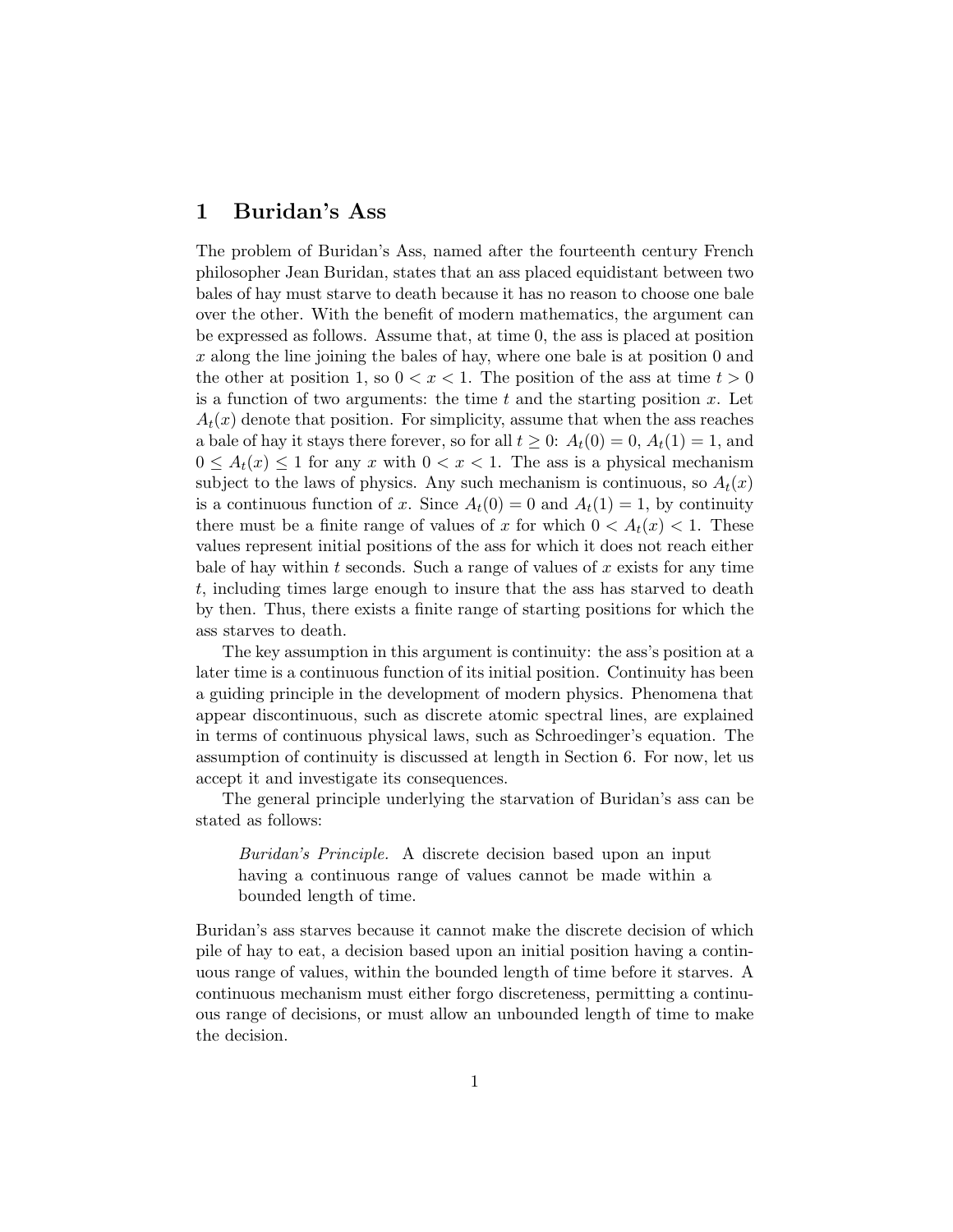Let us examine a more modern manifestation of this principle. Consider a car at an unguarded railroad crossing, where the driver (our "ass") stops at the entrance to the crossing and then proceeds when it is safe. The driver must make a discrete decision, to wait for the train or to cross the tracks, in the bounded length of time before the train gets there. By Buridan's Principle, this is impossible. The consequences of this impossibility can be disastrous.

The position of the car at time t will be a function  $A_t(x)$  of the time t and some parameter x. For convenience, assume that the train reaches the crossing at time 0, and let the parameter  $x$  be the time at which the car reaches the stop sign at the entrance to the crossing. Thus,  $A_0(x)$  denotes the position at time 0, the time at which the train reaches the crossing, of a car that reached the stop sign at time x. For a time  $x_0 \ll 0$ , a car reaching the stop sign at time  $x_0$  will cross before the train arrives, so  $A_0(x_0)$  is on the far side of the track. If the car reaches the stop sign at some time  $x_1 > 0$ , after the train reaches the crossing, then the driver will wait for the train to pass. Hence,  $A_0(x_1)$  is on the near side of the track. By continuity, there must be some time x, with  $x_0 < x < x_1$ , such that  $A_0(x)$  is in the middle of the track. Moreover, since the track has a finite width, there is a finite range of values of x for which  $A_0(x)$  is on the track—that is, a finite range of arrival times at which the car gets hit by the train.

## 2 Can Asses Really Starve?

When first told of Buridan's Principle, people usually find it unbelievable and propose mechanisms to circumvent it. Indecision occurs when either decision would be acceptable; a properly cautious driver at a railroad crossing is indecisive only if he is able to cross ahead of the train, but not so far ahead that waiting would be silly. The most common suggestion is that the "ass" take some specific action when he finds himself unable to make a decision; for example, he might stop at the railroad crossing when he cannot decide if it is safe to cross. However, this merely pushes the decision back one level; the driver still must decide whether or not he can decide if it is safe to cross. No such approach can refute the conclusion because Buridan's Principle does not rely upon any assumption about how the decision is made; it rests only on the assumption of continuity.

Another often-suggested escape from Buridan's Principle is noise—the introduction of randomness into the system. In theory, one can balance a ball on a knife edge; in practice, this is impossible because tiny random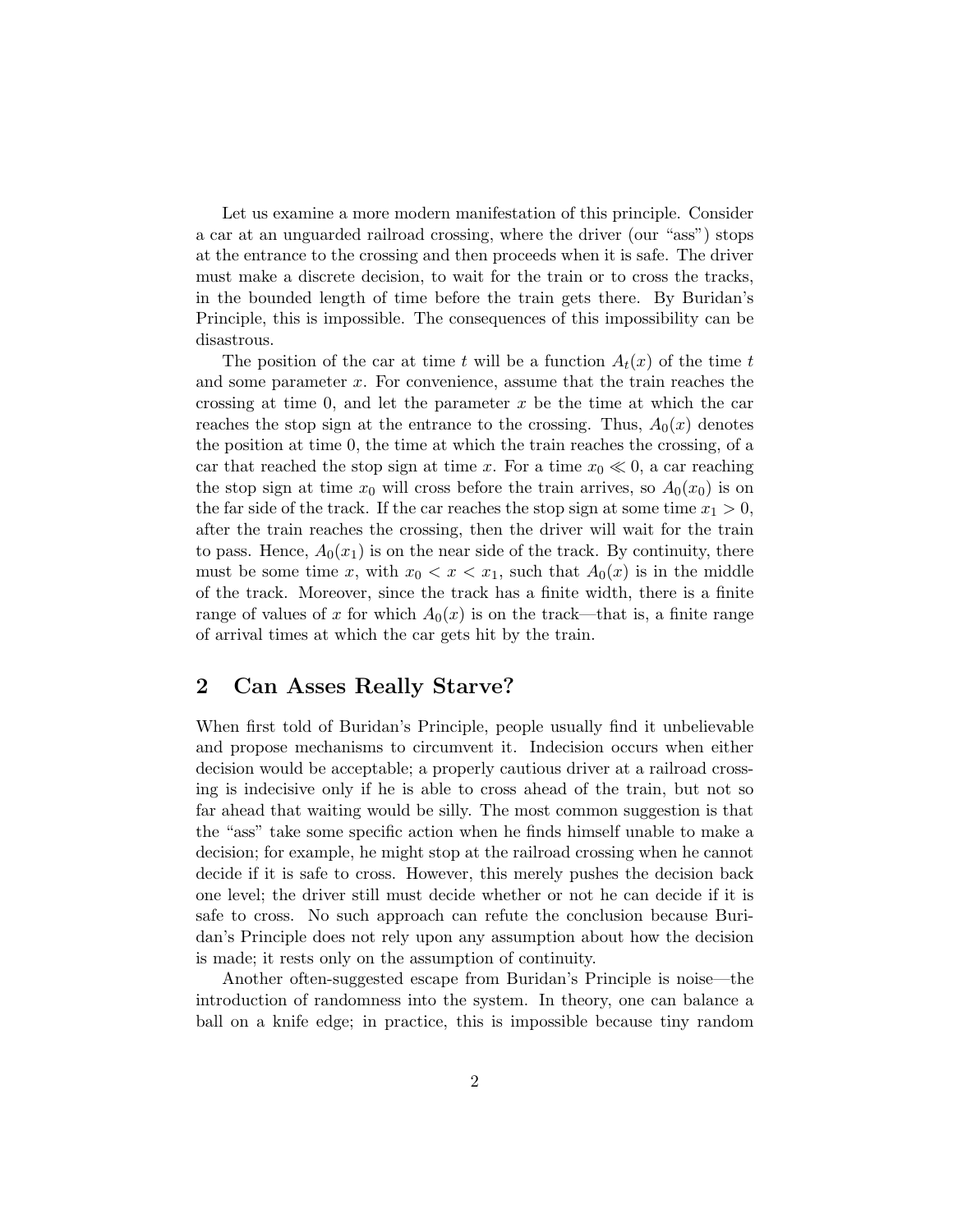vibrations will cause the ball to fall, despite our best efforts to balance it. Moreover, balancing the ball on a knife edge requires fixing very precisely both the position and the momentum of the ball, which is forbidden by Heisenberg's Uncertainty Principle. A four-legged or human ass must also have random noise and be subject to the Uncertainty Principle, so it cannot be put into a situation where it will hang forever on a knife edge of indecision.

Randomness can make it impossible deliberately to starve the ass, but it cannot prevent the ass from accidentally starving. Random vibrations make it impossible to balance the ball on the knife edge, but if the ball is positioned randomly, random vibrations are as likely to keep it from falling as to cause it to fall. In classical physics, randomness is a manifestation of a lack of knowledge—if we knew the positions and velocities of all atoms in the universe, then even the tiniest vibration could be predicted. Randomness due to insufficient knowledge does not introduce discontinuity, so it does not invalidate the hypothesis of continuity upon which Buridan's Principle rests.

The status of continuity in quantum physics is less clear than in classical physics. The laws of quantum mechanics (such as Schroedinger's equation) are continuous, and the Uncertainty Principle, like random noise, seems to prohibit only the deliberate starvation of the ass, not its accidental starvation. The relation of quantum mechanics to Buridan's Principle is discussed further in Section 6.

Despite these arguments justifying Buridan's Principle, its consequences may still seem absurd. How could a rational human being knowingly drive in front of a train? Buridan's Principle manifests itself in people as indecision. A driver caught in the "starvation" situation would be unable to decide if he had time to cross safely. He would start to cross and then hesitate, perhaps switching from the brake to the accelerator several times in the process. The reader has probably experienced a similar though less dramatic form of indecision—for example, when trying to decide whether to stop or drive through an intersection as the traffic light is changing from green to red.

Buridan's Principle may seem even less plausible when we realize that our conclusion is unchanged by the presence of a crossing gate. How can a crossing gate fail to prevent such an accident? While a detailed analysis of the physics of a car/crossing gate interaction is impossible, it is clear that if the driver hesitates while the gate is being lowered, then the gate could hit the top of the car and slow it down enough to put it in the path of the train. At best, a crossing gate can only reduce the probability that Buridan's Principle will strike, it cannot eliminate the possibility.

Although everyone has probably experienced Buridan's Principle—a rel-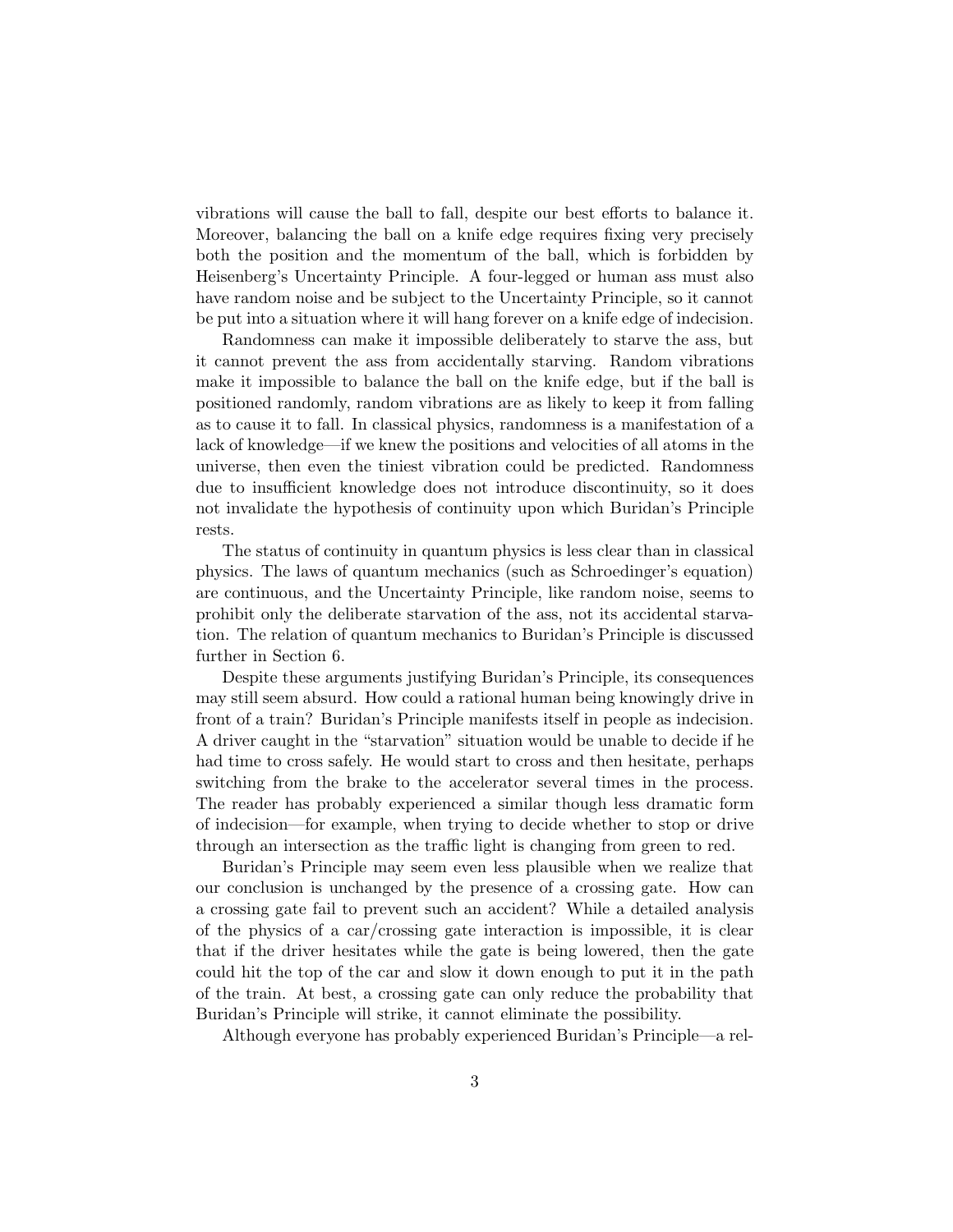atively long period of indecision, perhaps when approaching a changing traffic light or choosing a flavor of ice cream—very few people are aware of it. Because real asses are not observed to starve to death when placed between two bales of hay, philosophers have viewed Buridan's Ass as a paradox, discussing it in connection with the problem of free will [4]. Psychologists studying human decision seem to have ignored the phenomenon. A survey article on reaction times [11] mentions two models that describe the time needed to make a binary decision. Both models predict that the decision time increases to infinity as the stimulus approaches the point at which the correct decision changes from zero to one. However, that aspect of the models is completely ignored, and curves plotted from the empirical data tacitly assume that the reaction time is bounded.

An empirical absence of dead asses does not invalidate Buridan's Principle; it simply indicates that the range of initial positions for which the ass starves is so small that the probability of placing it at such a position is negligible, even if we try. However, while it takes an ass days to starve, a few seconds of indecision at a railway crossing can be fatal. Are people hit by trains at railway crossings because of Buridan's Principle? Railroad crossing accidents do happen. When the driver is killed and no explanation can be found, it is natural to assume that he failed to see the train or else misjudged its speed or distance. Few people are aware of Buridan's Principle, and the possibility that it could cause such an accident has not, to my knowledge, been considered. Whether Buridan's Principle is responsible for real accidents seems to be an open question. An investigation is unlikely to implicate a phenomenon that the investigators have never considered. All we can safely say is that the probability of such an accident is very small, but no one knows if "very small" means that it will happen once in an eon or once a year.

## 3 Other Asses

The railroad crossing is an example of how a discrete decision is impossible in a bounded time. Let us now consider an example in which a discrete decision is possible when one does not bound the decision time. Consider a driver approaching a tree in the middle of the road. He must make the discrete decision of whether to drive to the left or the right. If he maintains his speed, then he must decide in the bounded time before he hits the tree, and he is in the same situation as at the railroad crossing: there must be some initial conditions that result in his driving into the tree. However,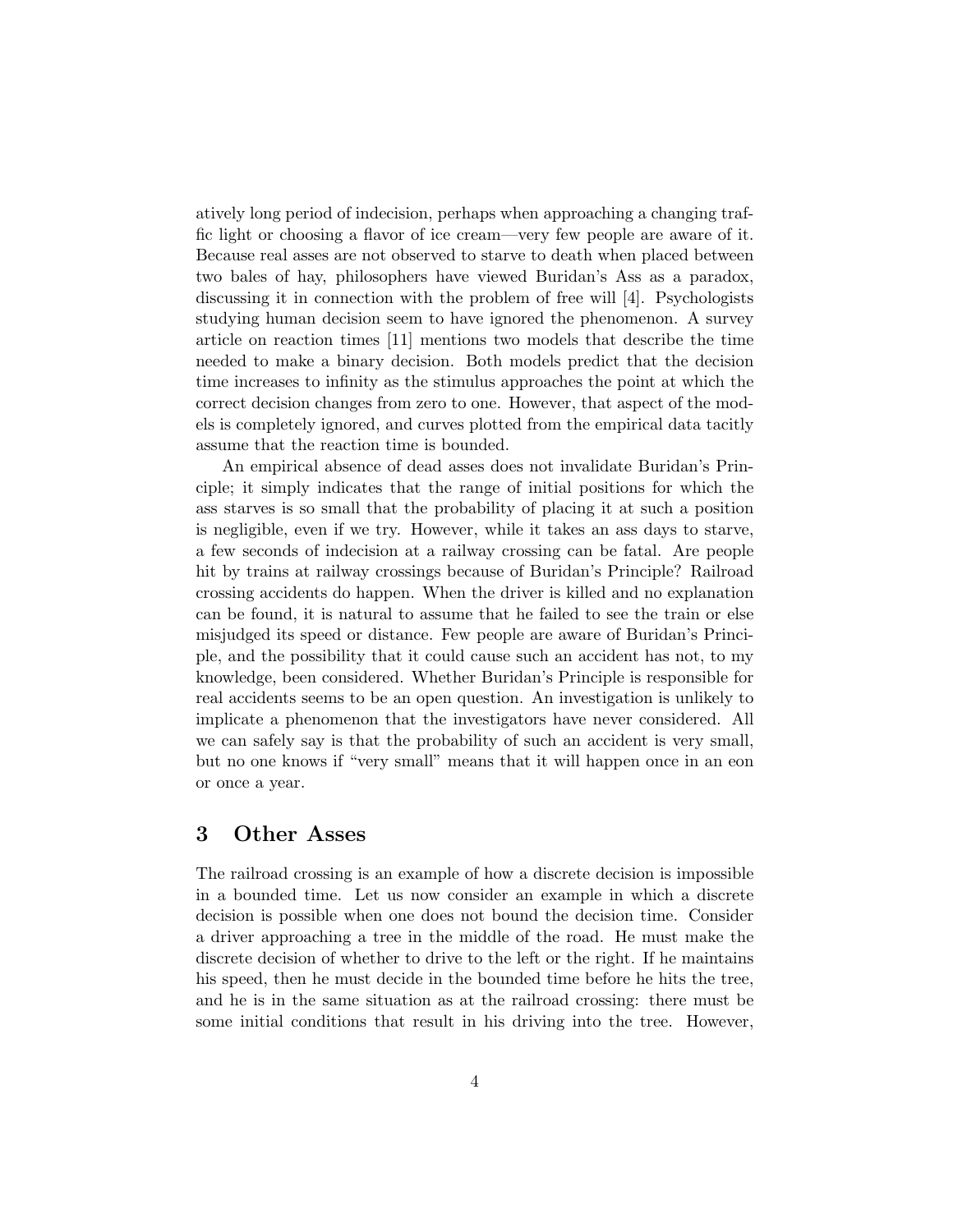

Figure 1: Position of car at time t for different initial east-west positions.

suppose that he has the option of stopping before hitting the tree. The driver can then adjust his speed as a (continuous) function of how close he will come to the tree, ensuring that he stops before he might hit it. Once stopped, he is in the same position as Buridan's original ass and could starve to death before deciding which way to go. However, he will never hit the tree, and the probability of starvation is quite low—much lower than the probability of his hitting the tree if he tried to make a decision without stopping.

It is instructive to compare this situation with the railroad crossing. Assume that the car is traveling due north, crossing a fixed east-west line at time zero, and let  $A_t(x)$  represent the car's position at time t if its initial east-west position at time zero is x. For a fixed time  $t$ , the locus of all points  $A_t(x)$  might look like the curve drawn in Figure 1. The locus does not pass through the tree, so there is no chance of a crash. This is possible because the position of the car is a point in a two-dimensional space, unlike the situation at the railroad crossing where there is only one degree of freedom: the distance along the road.

A more common manifestation of Buridan's Principle occurs when two people, say Alice and Bob, are walking toward each other and must decide whether to pass to the left or the right. Choosing a coordinate system fixed with respect to Alice converts this into mathematically the same situation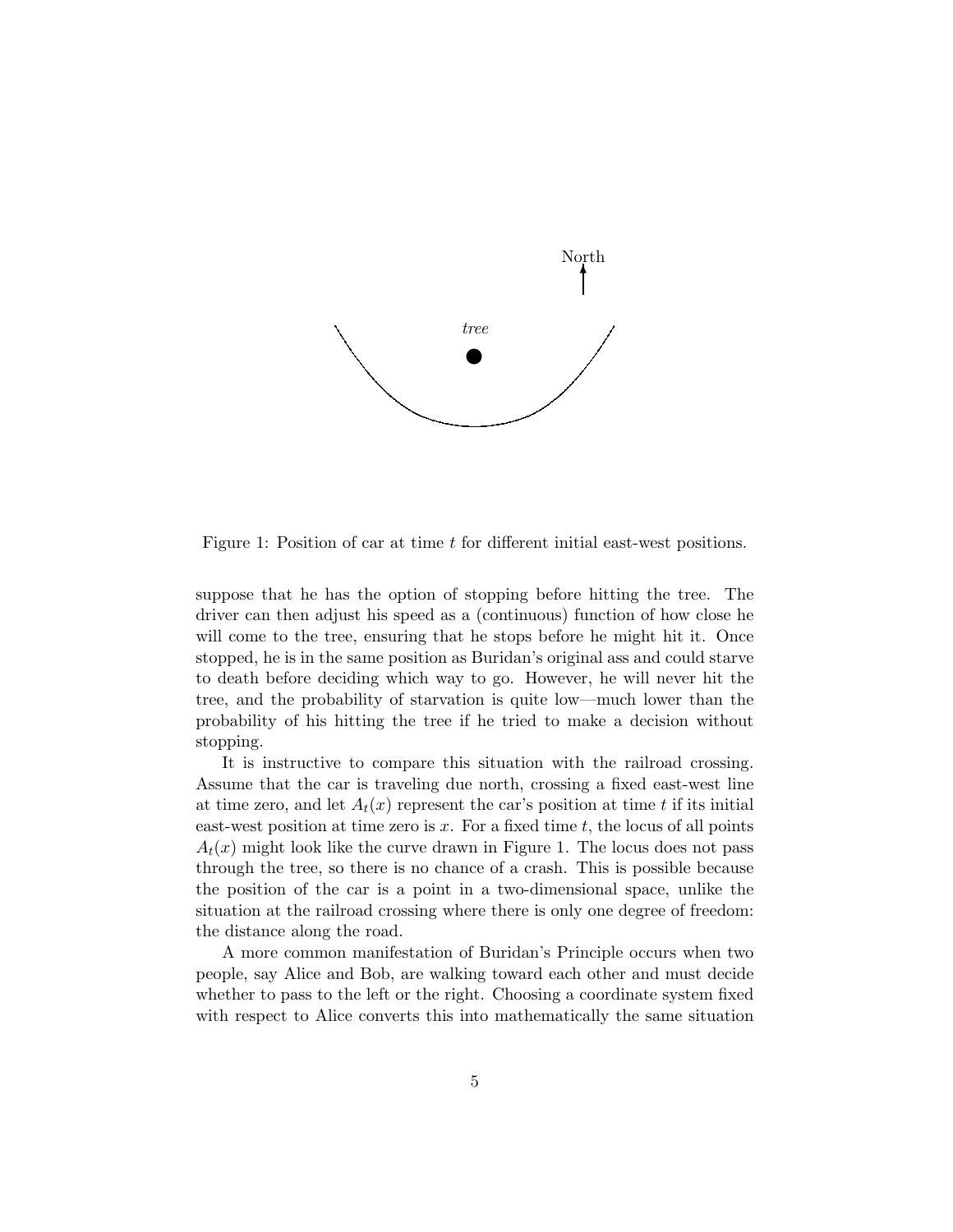as the car and the tree. In the correspondence, Alice becomes the tree and Bob becomes the car. Buridan's Principle is independent of whether it is the car, the tree, or both that are responsible for making the decision. Alice and Bob will stop before they collide, but it could take them arbitrarily long to pass one another.

One way to circumvent Buridan's Principle is to eliminate the decision. The ass's action could be decided in advance—always to wait for the train to pass or always to go to the right of the tree. However, such an approach is impossible in practice. A driver cannot be expected to wait when he arrives at the crossing an hour before the train, nor will he go to the right of a tree that is all the way at the right-hand side of the road.

One cannot eliminate decisions, though one can sometimes circumvent the problem by eliminating discreteness. If you cannot decide between chocolate and vanilla ice cream, try half chocolate and half vanilla. However, the process of making discrete decisions based upon continuous inputs seems to be a fundamental part of life. It is likely that this process lies at the heart of human (and animal) perception, the act of perceiving being the identification of an object as one of a discrete set of possibilities (chair, table, dog, etc.) based upon an input (a pattern of light intensities) from a continuous range of possible values.

### 4 Flying Asses

An interesting variation on the problem of people walking toward each other is that of two airplanes on a collision course. Buridan's Principle cannot be applied here because it is no longer a discrete decision. The pilots are not constrained only to turn right or left; they can also simultaneously climb or dive, giving them a continuous range of directions in which to pass each other. However, as I now show, the consequences are the same: if the airplanes cannot stop, but must proceed to their destinations, then there must exist a finite range of initial conditions that lead to a collision.

As in the case of the walkers, a change of coordinates converts the problem into one of avoiding a fixed obstacle—say an airplane that must pass a stationary balloon floating in the air. Suppose the airplane is flying north, and let Q be a vertical, east-west plane through the balloon. The existence of initial positions that lead to a collision rests upon the following assumptions:

1. For every initial position, the airplane must cross plane Q.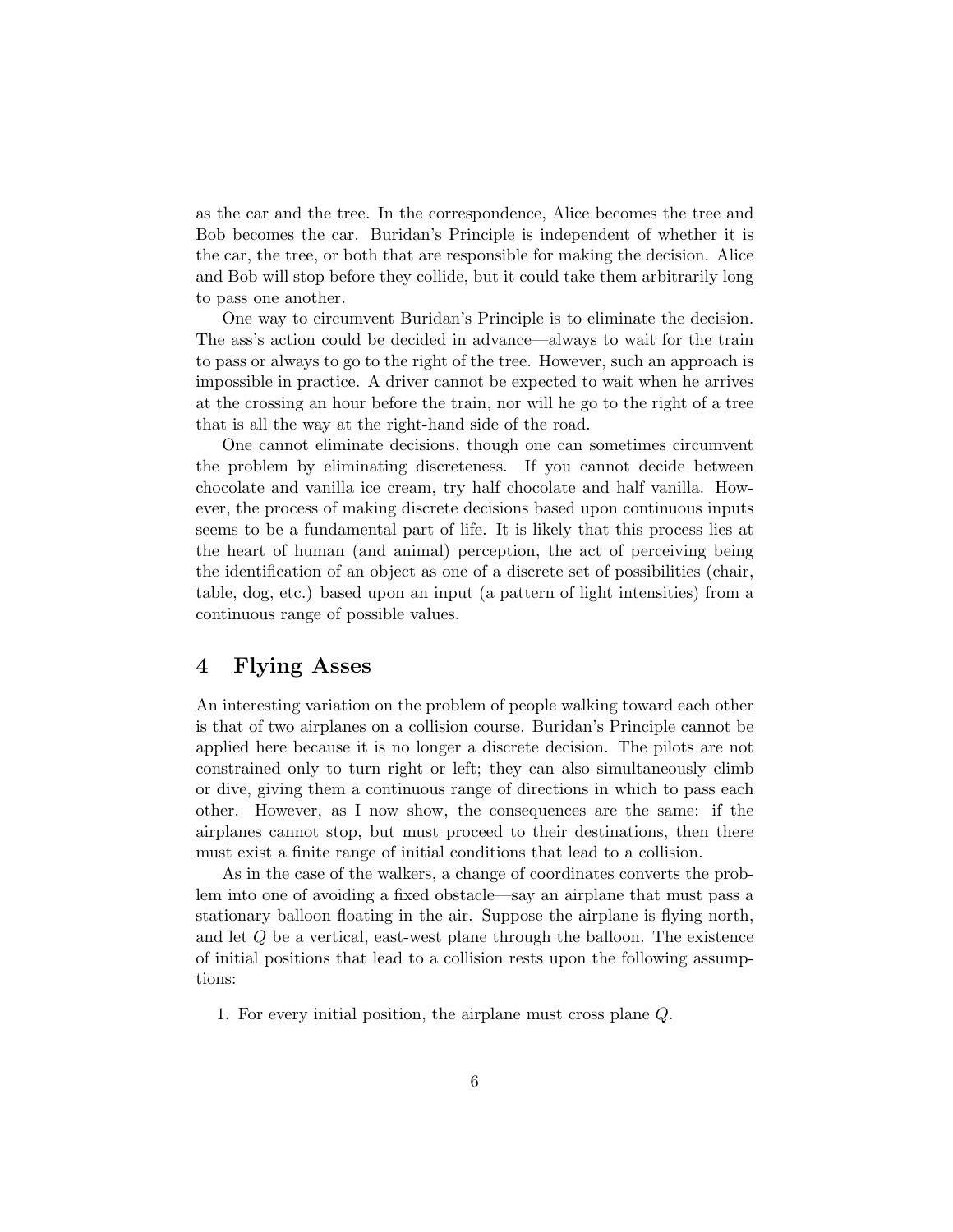

Figure 2: The airplane and the balloon.

2. If the airplane starts far enough east (west) of the balloon, then it must pass east (west) of the balloon; and if the airplane starts far enough below (above) the balloon, then it must pass below (above) the balloon.

The following argument is illustrated in Figure 2.

Let  $P$  be a vertical plane representing possible initial positions of the airplane at some time before it reaches the balloon, so  $P$  lies south of  $Q$ , and let F be the mapping from P to Q such that  $F(x)$  is the point in Q reached by the airplane if it is initially at point  $x$  of  $P$ . Draw the rectangle abcd in P such that: line ab is far enough east so  $F(x)$  is east of the balloon for all points  $x$  on that line (that is, if the airplane is started anywhere on line  $ab$ , then it will pass east of the balloon); line  $bc$  is high enough so  $F(x)$  is above the balloon for all points x on that line; line cd is far enough west so  $F(x)$  is west of the balloon for all points x on that line; and line da is low enough so  $F(x)$  is below the balloon for all points x on that line. The existence of rectangle *abcd* is guaranteed by our second assumption. The function F maps rectangle abcd into a closed curve in Q whose interior contains the balloon. Our first assumption implies that  $F$  maps every point in the interior of abcd into a point of  $Q$ , and the continuity of  $F$  implies that there must be some point x in the interior of abcd such that  $F(x)$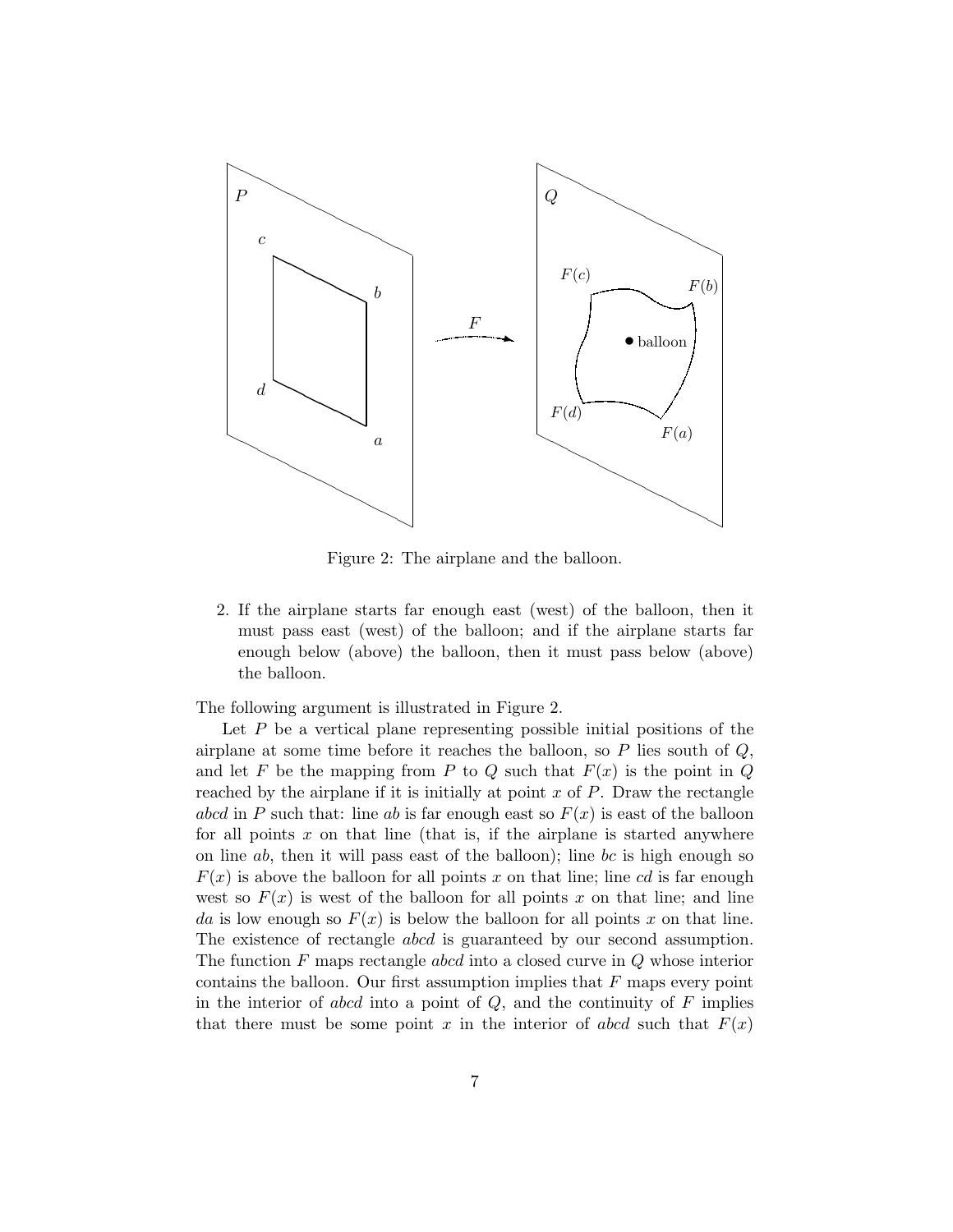equals the position of the balloon. (As one continuously shrinks rectangle abcd to a point, its image under  $F$  also shrinks continuously to a point, so the image of one of the shrunken rectangles must meet the balloon; the mathematical proof uses the Brouwer Fixed-Point Theorem [9].) Moreover, since the balloon has a finite extent, there is a finite region of initial values (points on P) for which the airplane collides with the balloon.

#### 5 Computer Asses

Buridan's Principle has appeared as a fundamental problem in computer design. In computing, a device that makes a discrete (usually binary) decision based upon a continuous input value is called an arbiter, and Buridan's Principle is usually known as the Arbiter Problem [1].

The traditional manifestation of the Arbiter Problem is in the design of a computer's interrupt-handling mechanism. A computer interacts with a peripheral device through interrupts; the device signals that it needs attention by setting an interrupt flag, which the computer tests during normal execution. When the computer sees that the flag is set, it interrupts normal processing and executes a special program to service the device and reset the interrupt flag. On every instruction, the computer must make the binary decision of whether or not the interrupt flag has been set.

While the interrupt flag is being set, its state is a continuous function of the time at which the device began setting it. If, as is usually the case, the peripheral device's setting of the flag is not synchronized with the computer's execution, then the computer's binary decision is based upon an input having a continuous range of values. Buridan's Principle asserts that the decision cannot be made in a bounded length of time. However, the computer must make that decision before beginning its next instruction, which generally happens in a fixed length of time.

The computer is thus trying to do something that is impossible. Just as the driver at the railroad crossing has a finite probability of being hit by the train, the computer has a finite probability of not making its decision in time. The physical manifestation of the computer's indecision is that bad voltage levels are propagated. For example, if a 0 is represented by a zero voltage and a 1 is represented by  $+5$  volts, then some wire might have a level of 2.5 volts. This leads to errors, because a 2.5 volt level could be interpreted as a 0 by some circuits and a 1 by others. The computer stops acting like a digital device and starts acting like a continuous (analog) one, with unpredictable results.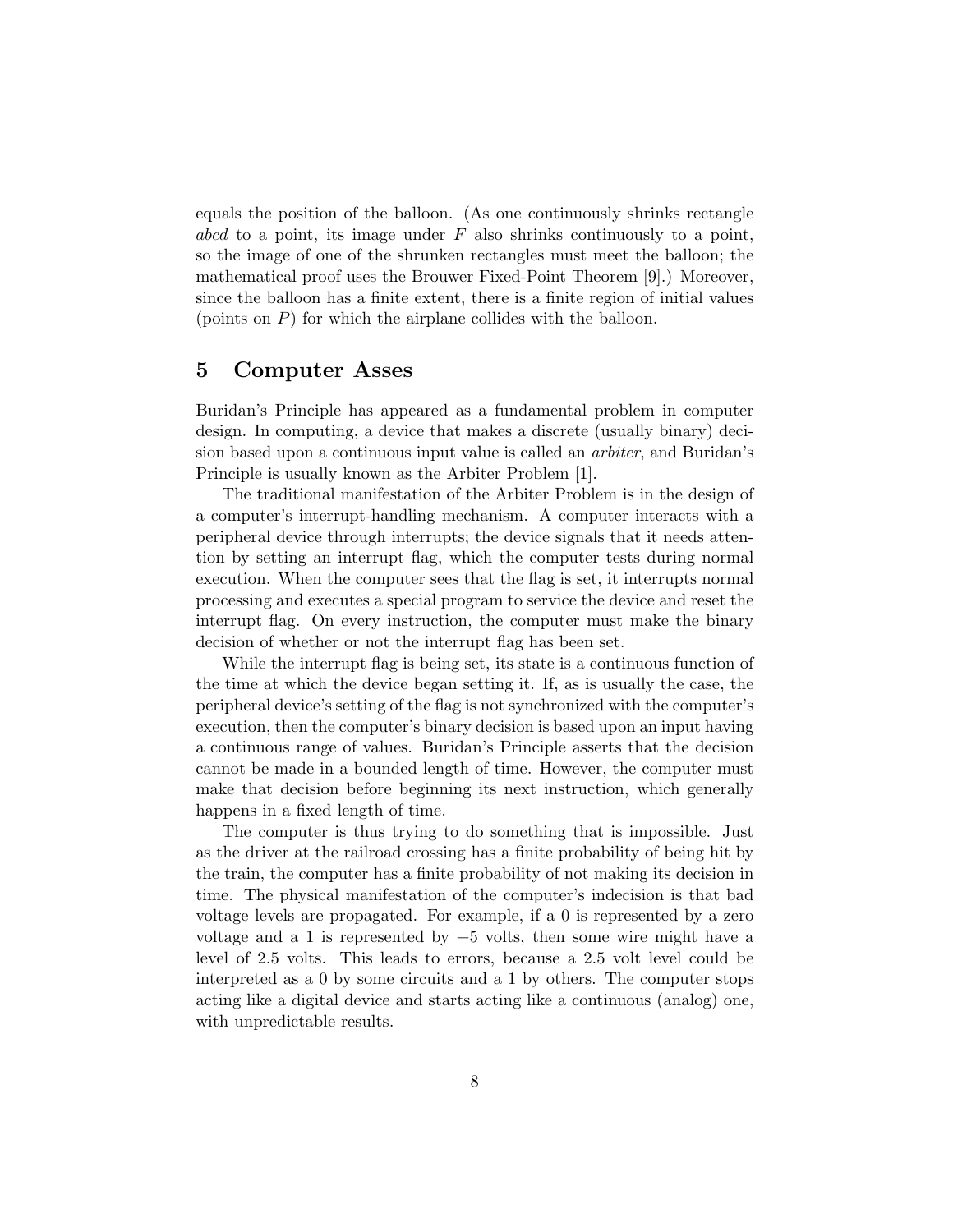The Arbiter Problem is a classic example of Buridan's Principle. The problem is not one of making the "right" decision, since it makes little difference if the interrupt is handled after the current instruction or after the following one; the problem is simply making a decision. The Arbiter Problem went unrecognized for a number of years because engineers did not believe that their binary circuit elements could ever produce " $1/2$ 's". The problem is solved in modern computers by allowing enough time for deciding so the probability of not reaching a decision soon enough is much smaller than the probability of other types of failure. For example, rather than deciding whether to interrupt execution after the current instruction, the computer can decide whether to interrupt it after the third succeeding instruction. With proper circuit design, the probability of not having reached a decision by time  $t$  is an exponentially decreasing function of  $t$ , so allowing a little extra time for the decision can make the probability of failure negligible.

Another possible solution to the Arbiter Problem is to allow an unbounded length of time for the decision. The computer simply waits until it makes the decision before starting its next instruction. With properly designed circuits, the expected time to reach the decision is small, so this would not appreciably slow down the computer. However, most computers are designed so the start of the next instruction is controlled by a pulse from a continuously-running clock. There are sound engineering reasons for such a design. For example, if the computer were to wait for the decision, then loss through component malfunction of the single pulse signaling the decision would hang up the computer.

Buridan's Principle might lead one to suspect that a digital computer is an impossibility, since every step in its execution requires making discrete decisions within a fixed length of time. However, those decisions are normally based upon a discontinuous set of inputs. Whenever the value of a memory register is tested, each bit will be represented by a voltage whose value lies within two separate ranges—the range of values representing a zero or the range representing a one. Intermediate voltages are not possible because the register is never examined while it is in an intermediate state—for example, while a bit is changing from zero to one. The Arbiter Problem arises when the computer must interact *asynchronously* with an external device, since synchronization is required to prevent the computer from seeing an intermediate voltage level by reading a bit while the device is changing it. A similar problem occurs in interactions between the computer and its environment that require analog to digital conversion, such as video input.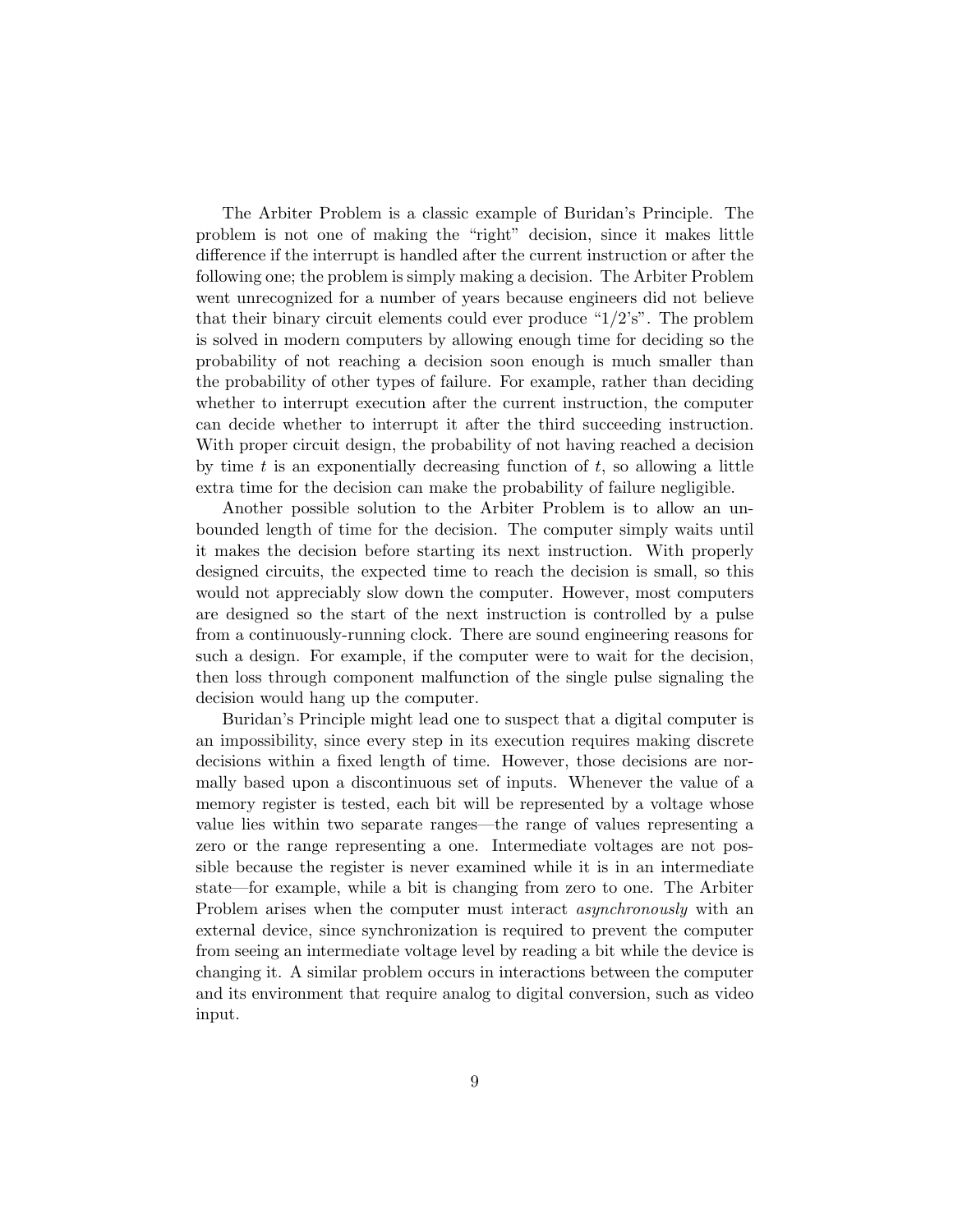

Figure 3: A quantum-mechanical arbiter.

#### 6 Continuity

The validity of Buridan's Principle rests upon the assumption of continuity: the state  $A_t(x)$  at time t of a physical system started in state x is a continuous function of  $x$ . Is this a correct assumption about the physical world? If the system is described by a set of differential equations satisfying certain reasonable conditions, then the assumption follows from known mathematical results [6]. If the system is described by partial differential equations, we know of no similar general result. However, the assumption that the behavior of a system is a continuous function of its initial conditions has generally been taken by physicists to be a requirement for a meaningful theory.

It might be argued that the assumption of continuity is no longer valid in quantum mechanics, since quantum mechanics predicts the existence of values, like the angular momentum of the electron, whose measurement must yield a discrete result. The problem of measurement in quantum mechanics is a puzzling one, since the act of measurement, which takes a system from a linear combination of eigenstates to a pure eigenstate (the "reduction of the wave packet"), cannot be described quantum mechanically. (See [7] and [12] for a discussion of the measurement problem in quantum mechanics.) I believe that discrete eignenvalues do not permit one to circumvent the principle. While I cannot give any general argument to support this belief, an analysis of a particular "ass" should indicate why it is plausible.

Consider the arbiter, shown in Figure 3, that is based upon a modified Stern-Gerlach apparatus. A and  $C$  are magnets, where the direction of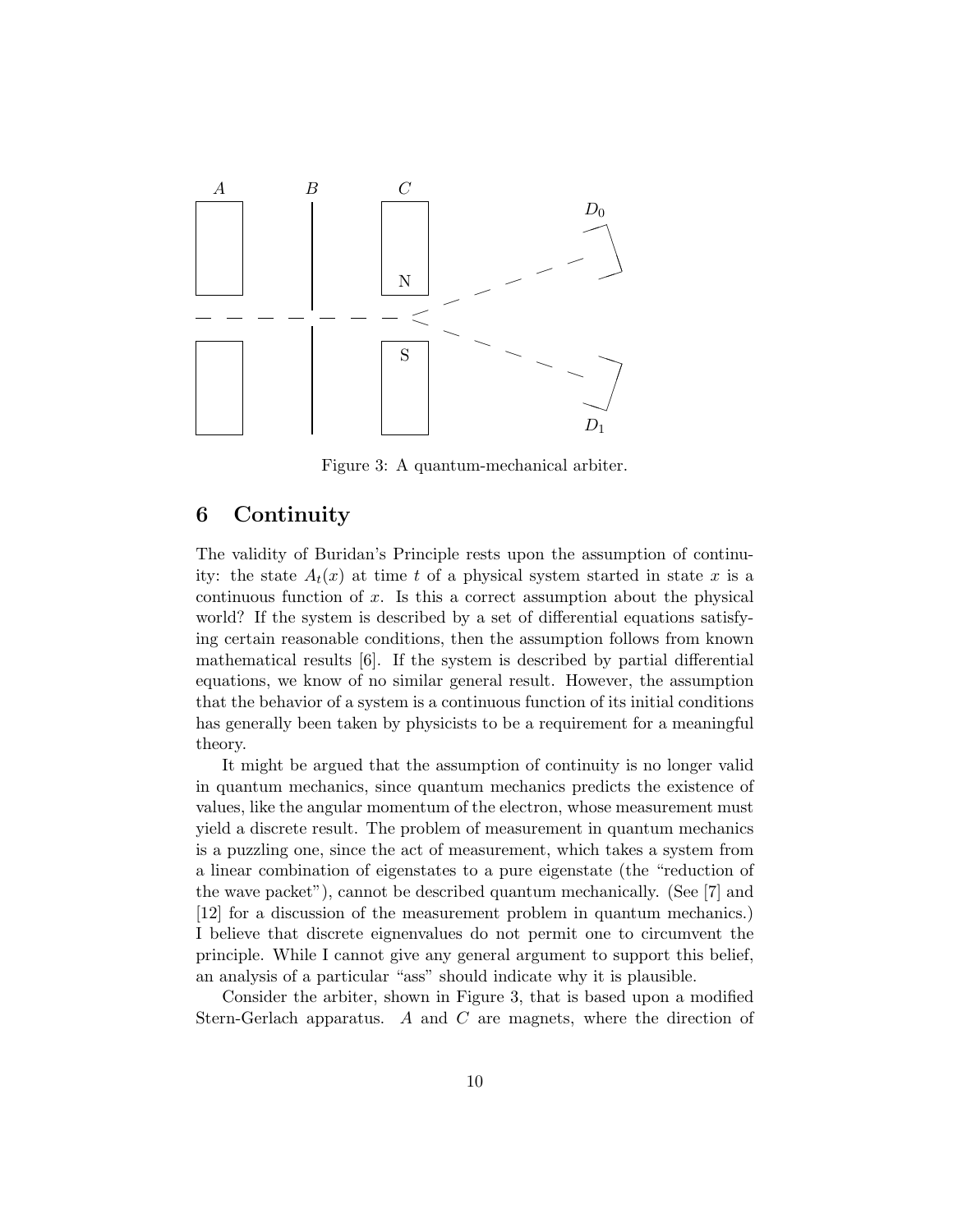magnetization of A is controlled by the interrupt flag and that of C is fixed, B is an accelerating device, and  $D_0$  and  $D_1$  are detectors. The dashed lines show the two possible paths of an electron through the device.

The value of the interrupt flag is read by detecting the direction of magnetization of magnet A. An electron is inserted into the apparatus from the left; its spin is set by magnet A and measured by the rest of the apparatus device B accelerating it to the right and magnet C deflecting it up or down, depending upon whether its spin is up or down, into detector  $D_0$  or  $D_1$ . Magnet  $A$  is presumed strong enough so that if the interrupt flag has a stable value, not in the process of changing, then the electron will be given the correct spin by  $A$  and will strike the appropriate detector. If the flag is in the process of changing while the electron is passing through it, so we don't care what value is read, we cannot predict the spin direction of the electron after it has passed through magnet A. However, because a measurement of the electron's spin must give either  $up$  or  $down$ , the electron will strike one of the two detectors. Thus, this device seems to contradict Buridan's Principle; we can measure the state of the flag in a bounded length of time, getting either a zero or a one, by simply inserting an electron.

The reason this device does not work is rather subtle. To read the flag in a bounded length of time, we must constrain the horizontal position of the electron to a bounded region of space when we insert it into the device. By the Uncertainty Principle, this introduces an uncertainty in its horizontal momentum. More precisely, since the momentum wave function is the Fourier transform of the position wave function, bounding its horizontal position implies that the statistical distribution of its horizontal momentum must be unbounded. Thus, there is a finite probability of the electron moving very fast to the right—so fast that it is not deflected enough by magnet  $C$ to hit either of the detectors, instead going between them.

A real Stern-Gerlach apparatus does not produce the discrete statistical distribution of electron trajectories usually ascribed to it in simplified descriptions. Instead, it produces a continuous distribution having two maxima, but with a nonzero probability of finding an electron in any finite region between them. Trying to decide if the electron is deflected up or down then becomes just another instance of the problem of making a discrete decision based upon a continuous input value, so nothing has been gained by measuring the discrete spin value.

Validity of Buridan's Principle implies the following:

Buridan's Law of Measurement. If  $x < y < z$ , then any measurement performed in a bounded length of time that has a nonzero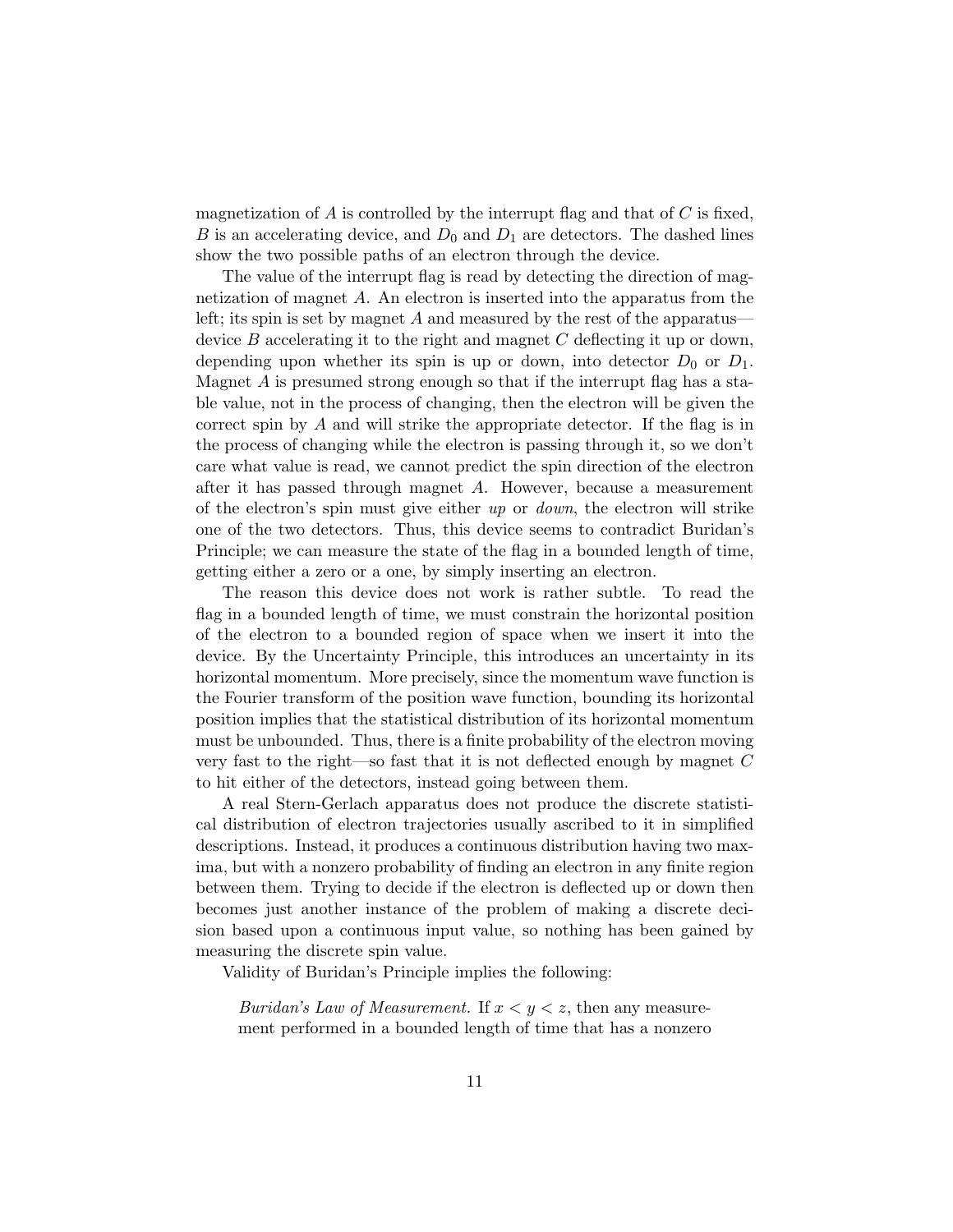probability of yielding a value in a neighborhood of x and a nonzero probability of yielding a value in a neighborhood of z must also have a nonzero probability of yielding a value in a neighborhood of y.

If this law is not valid, then one can find a counterexample to Buridan's Principle, with the discrete decision being: "Is the value greater or less than  $y$ ?"

## 7 The Meaning of Buridan's Principle

Buridan's Principle rests upon mathematical concepts of continuity and boundedness that are not physically observable. No real experiment, having finite precision, can demonstrate the presence or absence of continuity, which is defined in terms of limits. No experiment can demonstrate that an arbiter requires an unbounded length of time to reach a decision. An experiment in which the arbiter failed to decide within a week does not prove that it would not always decide within a year.

To understand the meaning of Buridan's Principle as a scientific law, consider the analogous problem with classical mechanics. Kepler's first law states that the orbit of a planet is an ellipse. This is not experimentally verifiable because any finite-precision measurement of the orbit is consistent with an infinite number of mathematical curves. In practice, what we can deduce from Kepler's law is that measurement of the orbit will, to a good approximation, be consistent with the predicted ellipse.

Similarly, we cannot conclude from Buridan's Principle that the decision will take an unbounded time. What we can conclude is that it may take a very long time to make the decision. A cleverly designed testing circuit that locates "indecision points" can cause an arbiter that normally decides within a microsecond to hang up for milliseconds before deciding.

The significance of Buridan's Principle lies in its warning that decisions may, in rare circumstances, take much longer than expected. Before the problem was recognized by computer designers, some computer systems probably failed regularly (perhaps once or twice a week) because arbiters took longer than expected to reach a decision. Real accidents may occur because people cannot decide in time which of two alternative actions to take, even though either would prevent the accident. Although Buridan's Principle implies that the possibility of such an accident cannot be eliminated, awareness of the problem could lead to methods for reducing its probability.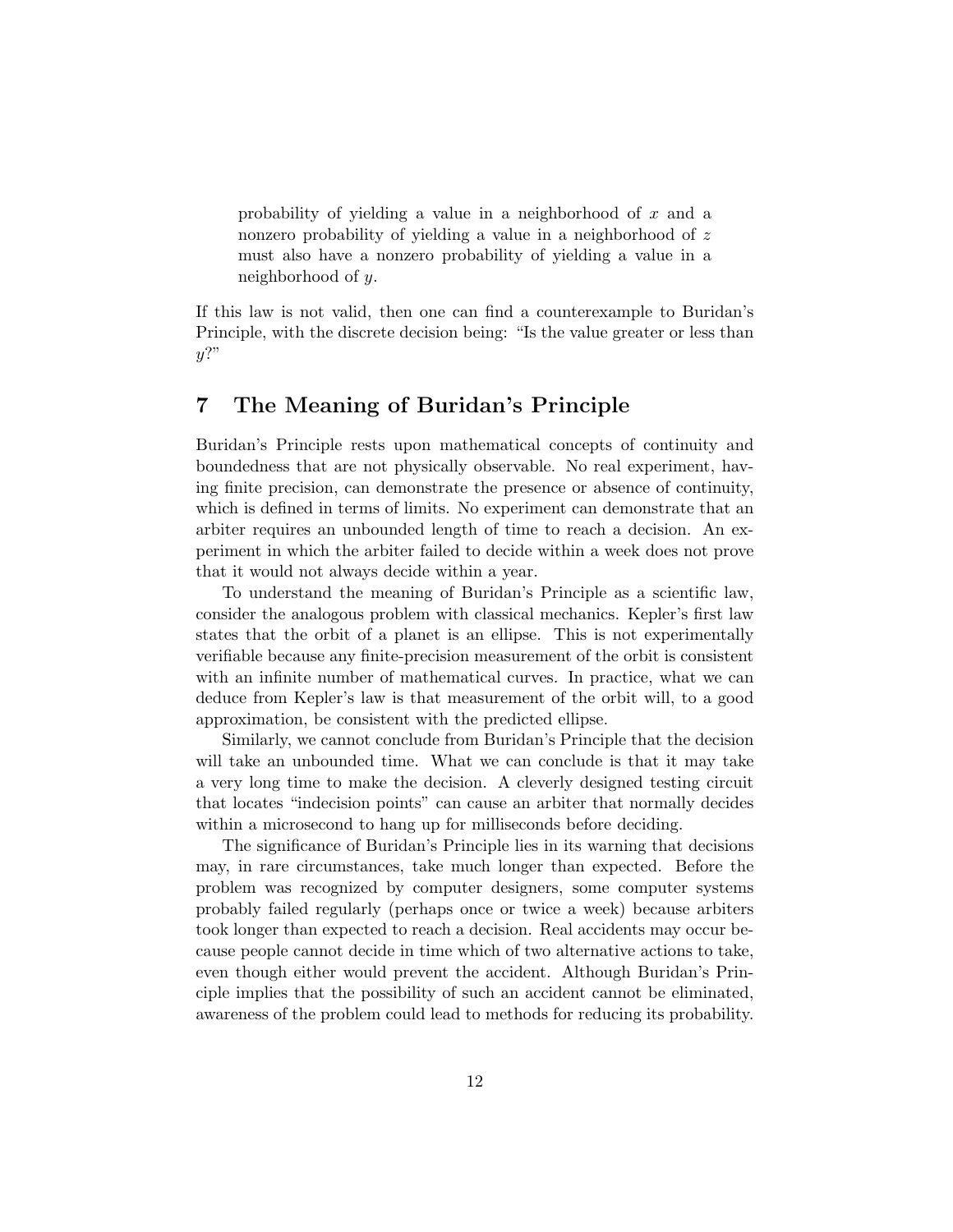Buridan's Principle appears to be a universal law of nature—perhaps a fundamental law not derivable from others, similar in that respect to the second law of thermodynamics. It manifests itself not only in the world of computers, but in such mundane actions as driving.

### 8 More Recent Developments

Modern interest in Buridan's Principle stems from the arbiter problem, its manifestation in computers. There is a long history of computer scientists being unaware of the problem—and even denying its existence. The original version of this paper, almost identical to the preceding seven sections, was written in 1984. Its history, as well as some amusing anecdotes about the problem, appear in this paper's entry in the author's publications Web page [8]. The arbiter problem is now well known, in part because of interest in self-timed (clockless) computers [10], and it has been subject to rigorous mathematical analysis [2]. However, it still leads to errors [5].

In 1984, there did not seem to be a quantum-mechanical theory of measurement from which Buridan's Principle could be derived. More recent developments in quantum mechanics may make such a derivation possible [3]. A careful analysis of the Stern-Gerlach apparatus in [3] confirms the conclusion of Section 6 that it does not contradict Buridan's Principle.

# References

- [1] J. C. Barros and B. W. Johnson. Equivalence of the arbiter, the synchronizer, the latch, and the inertial delay. IEEE Transactions on Computers, C-32(7):603–614, July 1983.
- [2] Michael S. Branicky. Universal computation and other capabilities of hybrid and continuous dynamical systems. Theoretical Computer Science, 138(1):67–100, February 1995.
- [3] Paul Busch, Marian Grabowski, and Pekka J. Lahti. Operational Quantum Physics, volume m31 of Lecture Notes in Physics. Springer, Berlin, 1995.
- [4] Paul Edwards, editor. The Encyclopedia of Philosophy, volume 1. The Macmillan Company & The Free Press, New York, 1973.
- [5] Ran Ginosar. Fourteen ways to fool your synchronizer. In 9th International Symposium on Advanced Research in Asynchronous Circuits and